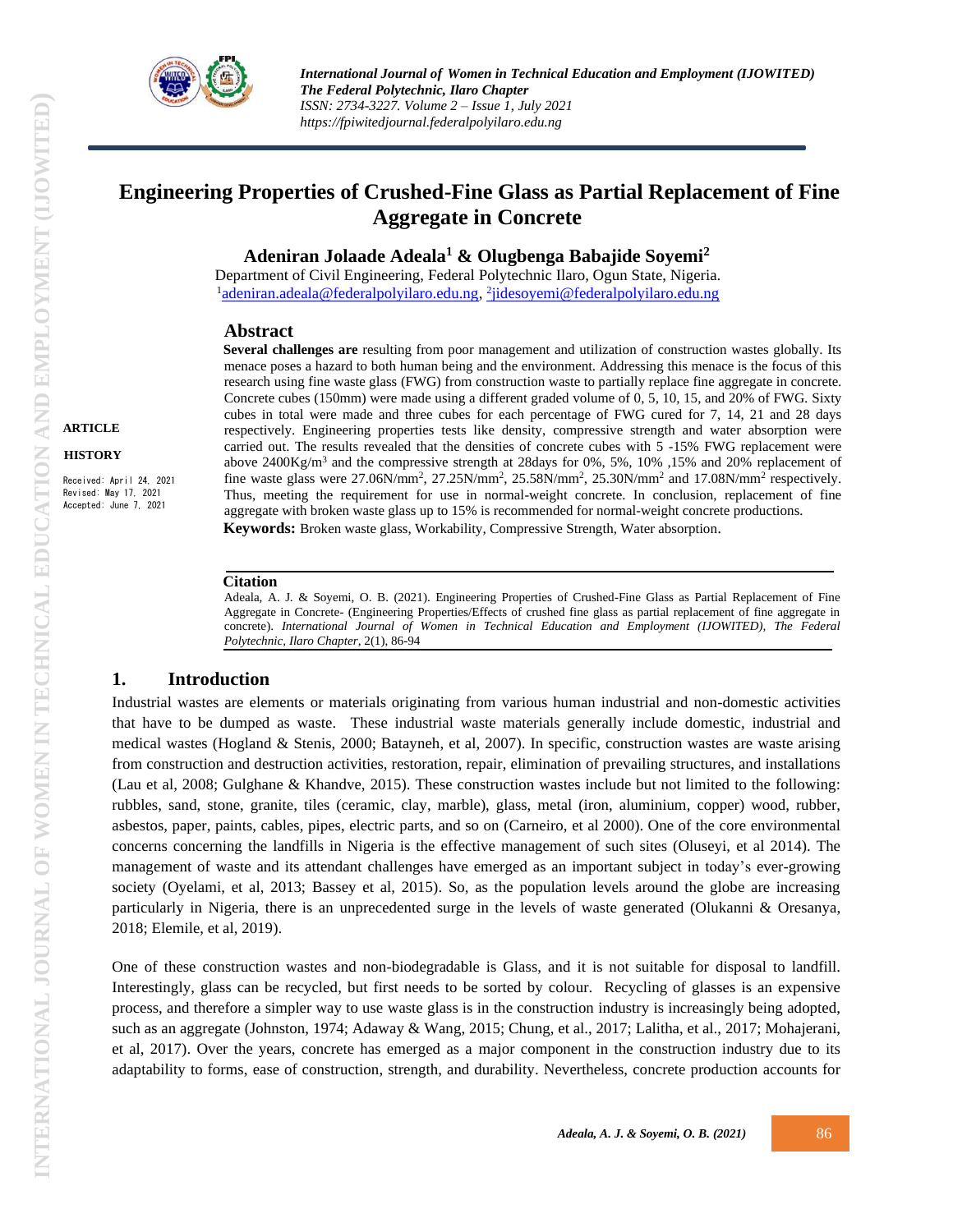

approximately 5-8% of worldwide greenhouse gas emissions due to its extreme resourceful and energy-intensive process. (Batayneh, et al., 2007; Drzymała, et al., 2020). Intrinsically, every opportunity to curtail the negative impacts of the concrete industry on the environment is required to be explored (Ling, et al., 2013; Srivastava, et al., 2014). Natural aggregates are becoming limited in quantities and producing crushed aggregate is costly. To this end, there is a ready-made market in the construction industry to use waste glass as an aggregate. The inclusion of recycled glass as an aggregate (coarse or fine) in structural concrete has the potential to not only reduce negative environmental impact and the consumption of existing raw materials, but also construction cost will be reduced (Shayan & Xu, 2004; Lee, *et al*., 2011; Lu, & Poon, 2019)

## **2. Materials and Methods**

Crushed granite of a maximum size of 19mm was used for the study. It was obtained from the quarry located at Abeokuta Ogun State, Nigeria. The broken glass used was sourced from the glass sellers at Abeokuta, Ogun State of Nigeria and was broken down by hammer and sieved through an aperture size of 1.18mm sieve. Sharp sand used, was obtained from Sand sellers in Ilaro. Dangote brand of ordinary Portland cement (OPC) produced at the Dangote cement factory, Ibese Plant, Ogun State of Nigeria is obtained from the market at Ilaro in Ogun State was used in the concrete production with chemical properties shown in Table 1. The cement conforms to BS 12 (2000).

| Table 1: Chemical and Physical Properties of Dangote Cement X3- Type of cement to be stated |       |                  |                                |      |                      |      |                 |      |                     |                                             |
|---------------------------------------------------------------------------------------------|-------|------------------|--------------------------------|------|----------------------|------|-----------------|------|---------------------|---------------------------------------------|
| Material                                                                                    | CaO   | SiO <sub>2</sub> | Fe <sub>2</sub> O <sub>3</sub> |      | $Na2O$ $Al2O3$ $K2O$ |      | SO <sub>3</sub> | MgO  | Specific<br>Density | Surface<br>Area<br>$\text{cm}^2/\text{g}$ ) |
| <b>CEM I 42.5N</b>                                                                          | 63.14 | 20.53            | 2.36                           | 0.21 | 5.33                 | 0.72 | 3.39            | 1.49 | 3.05                | 3860                                        |

Water obtained from Federal Polytechnic Ilaro, Department of Civil Engineering was used in mixing the materials. Sieve analysis on both coarse and fine aggregates was done following BS 1377-2 (1990). The water used for this research work conformed to the requirements of BS 3148 (1980). The mixing of aggregate and water was done by hand and the composition is presented in Table 2 and the picture of the broken waste glass in Figure 1. Workability of fresh concrete was carried by slump method in accordance to BS 1881-102 (1983) and water absorption BS 813-2 (1995). Compressive strength was carried out following BS 1881- 116 (1983).



Figure 1: Broken waste glass after hammering.

**Table 2:** Batch Weight of materials (kg) for each mix with 0.5 water-cement ratio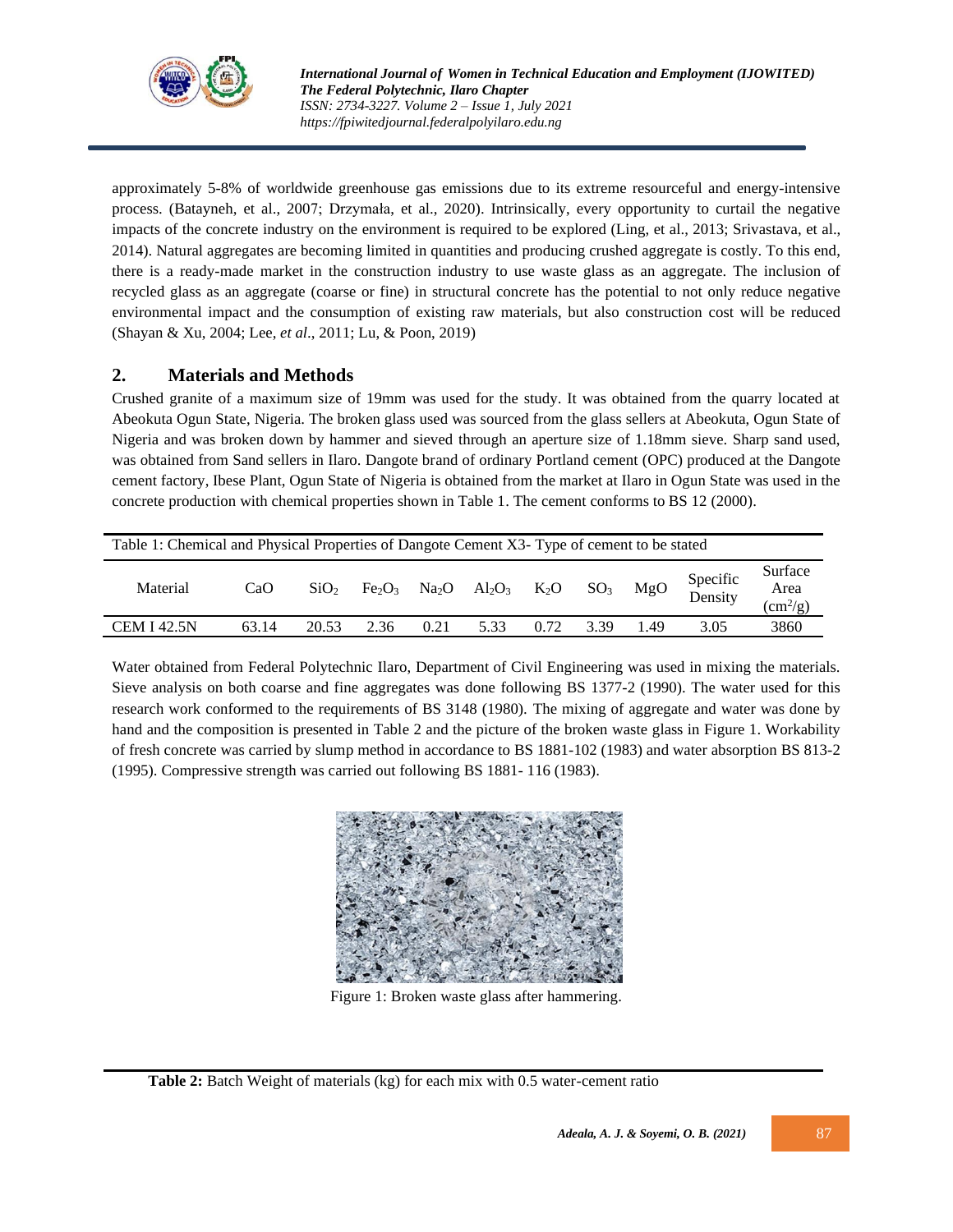

*International Journal of Women in Technical Education and Employment (IJOWITED) The Federal Polytechnic, Ilaro Chapter ISSN: 2734-3227. Volume 2 – Issue 1, July 2021 https://fpiwitedjournal.federalpolyilaro.edu.ng*

|                  | Mix $I(0\%)$ | Mix II $(5%)$ | Mix III $(10\%)$ | Mix IV $(15%)$ | Mix V (20%) |
|------------------|--------------|---------------|------------------|----------------|-------------|
| Cement           | 18.0         | 18.0          | 18.0             | 18.0           | 19.0        |
| Fine Aggregate   | 36.0         | 36.0          | 36.0             | 36.0           | 36.0        |
| Coarse Aggregate | 72.0         | 68.4          | 64.8             | 61.2           | 57.6        |
| <b>BCT</b>       | $0.0\,$      | 3.6           | 7.2              | 10.8           | 14.4        |
| Water            | 9.0          | 8.75          | 8.5              | 8.25           | 8.0         |

This study explored five different mixes designed and prepared at 5%, 10%, 15% and 20% replacement of sand with FWG and control set at 0% replacement. The aggregate grading was carried out to properly identify the particle distribution of the fine aggregate. The aggregates were mixed in their dry state and the quantity of water used equals the water absorption.

## **3. Results and discussions**

The result of the particle size distribution for the coarse aggregate is presented in Figure 2. From the curve in Figure 2,

> Coefficient of gradation (curvature)  $Cc = (D30)2/D60*D10$  $Cc = 92/13*3$  $= 2.08$  (well-graded)



Figure 2: Particle size distribution curve for coarse aggregate (granite).

Coarse aggregate was well-graded according to (BS 1377; 1990) because Cu and Cc lie between 4 & 6 and 1 & 3 respectively.

Figure 3 shows the particle size distribution for both sand and the crushed waste glass. From the curve in Figure 3 for sand,

> $Cu = D60/D10=0.40/0.16 = 2.5 < 3$  (uniform)  $Cc = D302/D60*D10$  $Cc = 0.202/0.40*0.1=0.63$  $=0.63$  lies 0.5 and 2. (Well graded)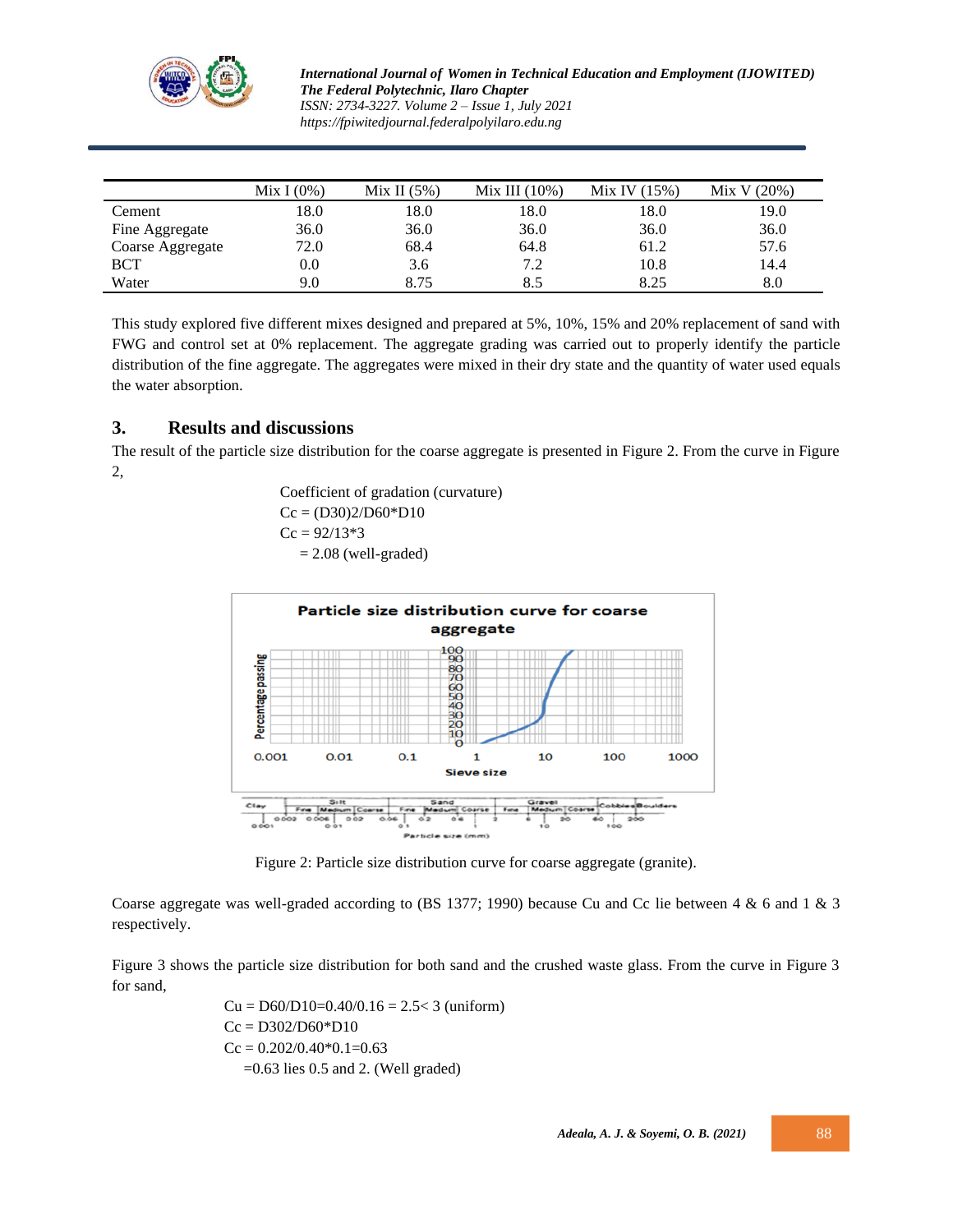

*International Journal of Women in Technical Education and Employment (IJOWITED) The Federal Polytechnic, Ilaro Chapter ISSN: 2734-3227. Volume 2 – Issue 1, July 2021 https://fpiwitedjournal.federalpolyilaro.edu.ng*



Fig .3: Particle size distribution for fine aggregate and crushed waste glass

From the Figure 3 curve for broken waste glass,

Cu=1.17/0.38=3.08 (uniform) Cc= (D30)2/D60\*D10  $Cc = 1.002/1.17*0.38=2.22$  (Well graded)

Fine aggregate (sand) and broken waste glasses were uniformly and well-graded according to BS 1377-2 (1990). The surface of the crushed waste glass is different from that of the fine aggregate with the surface of the crushed waste glass appearing smoother. It is further observed that the crushed waste glass contains flat and drawn-out particles which are commonly angular in shape.

#### **3.1 Workability**

Figure 4 shows a graphical representation of slump height for concrete containing conventional concrete and concrete containing different percentages of FWG at 1:2:4 with water-cement ratio of 0.5 All the measured slumps were true slumps and it was observed that the slump is 7mm, on reaching 5% replacement, it was 4mm and at 10 % replacement the height of slump was 6mm. The slump was 5mm at 15% replacement and 4mm at 20% replacement of fine aggregate with FWG in concrete.



Fig 4: Average slump height against fine glass concrete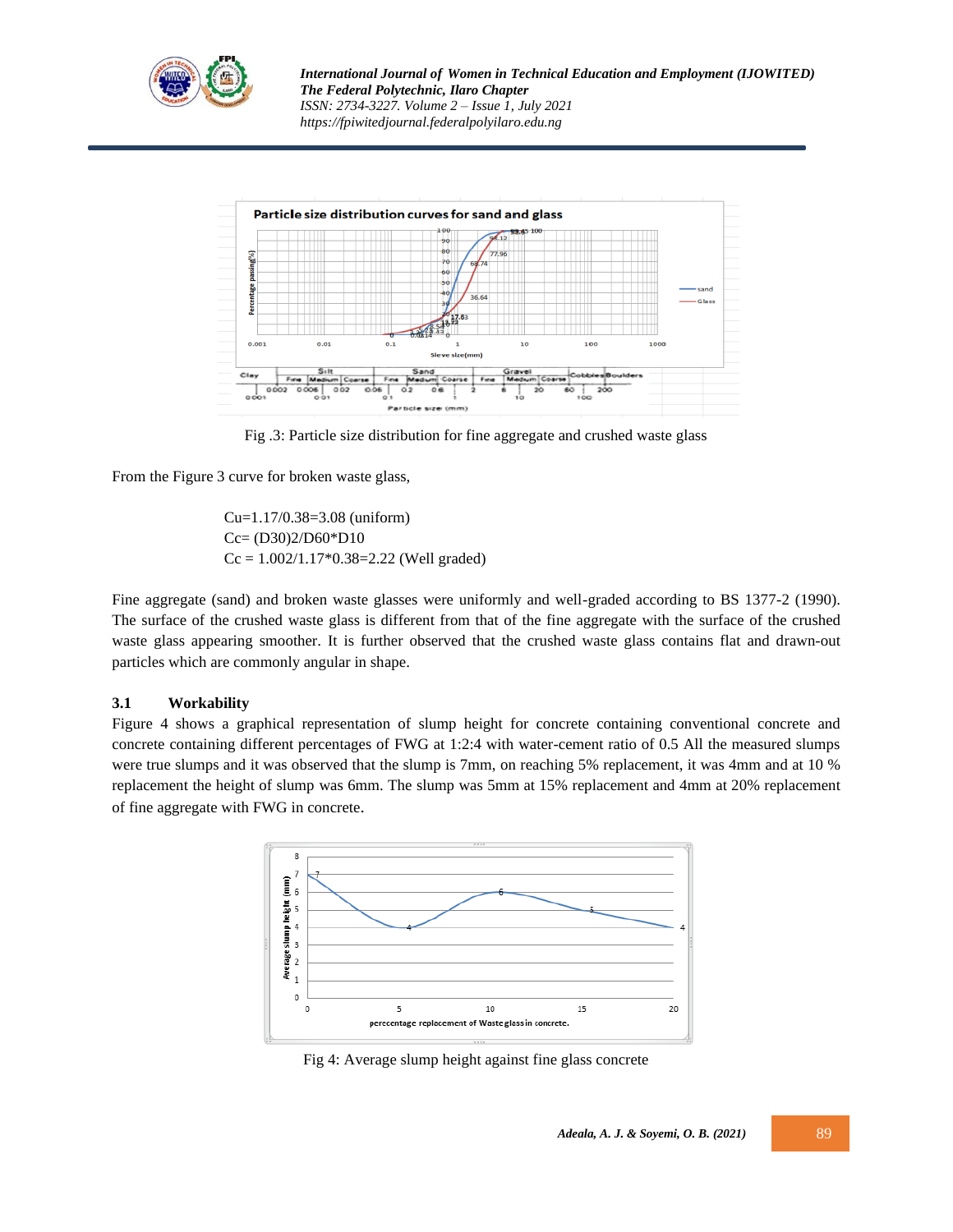

The highest Slump was 10% replacement and was the closest to the control mix. All the mixes are a good mix with workable concrete. Because the surface of the crushed waste glass is smooth, it is more impermeable and that account for the slump result.

## **3.2 Compressive Strength of crushed glass concrete (CGC)**

The compressive strength of the concrete made with FWG as a partial replacement for fine aggregate at 28 days tests are presented in Figure 5. It was deduced that at 5% replacement, the compressive strength of 30.25N/mm<sup>2</sup> compared to the control specimen which has a compressive strength of 27.54N/mm<sup>2</sup> .



Fig 5: Graph of compressive strength at 28 days against percentage replacement of fine waste glass.

The compressive strength decreases to  $29.92N/mm^2$  at 10% replacement, and then declined further to  $27.82$ N/mm<sup>2</sup> at 15% replacement and at 20% replacement, compressive strength reduced rapidly to 18.50N/mm<sup>2</sup>. The higher the waste glass content in concrete the lower the compressive strength, which is an indication that the shapes and smoothness of the FWG affect the strength of the concrete, this was also buttressed by Federal Highway Administration (2008).

Figure 6 presents the compressive strength of all the replacement aggregate over the tests period. The Compressive strengths are higher in the % replacement up to 15% replacement than the control with the optimal strength at 5%. The 5% replacement of sand with crushed waste glass give an increase in strength of 35% at 7 days test and 14.4% at 28 days test.



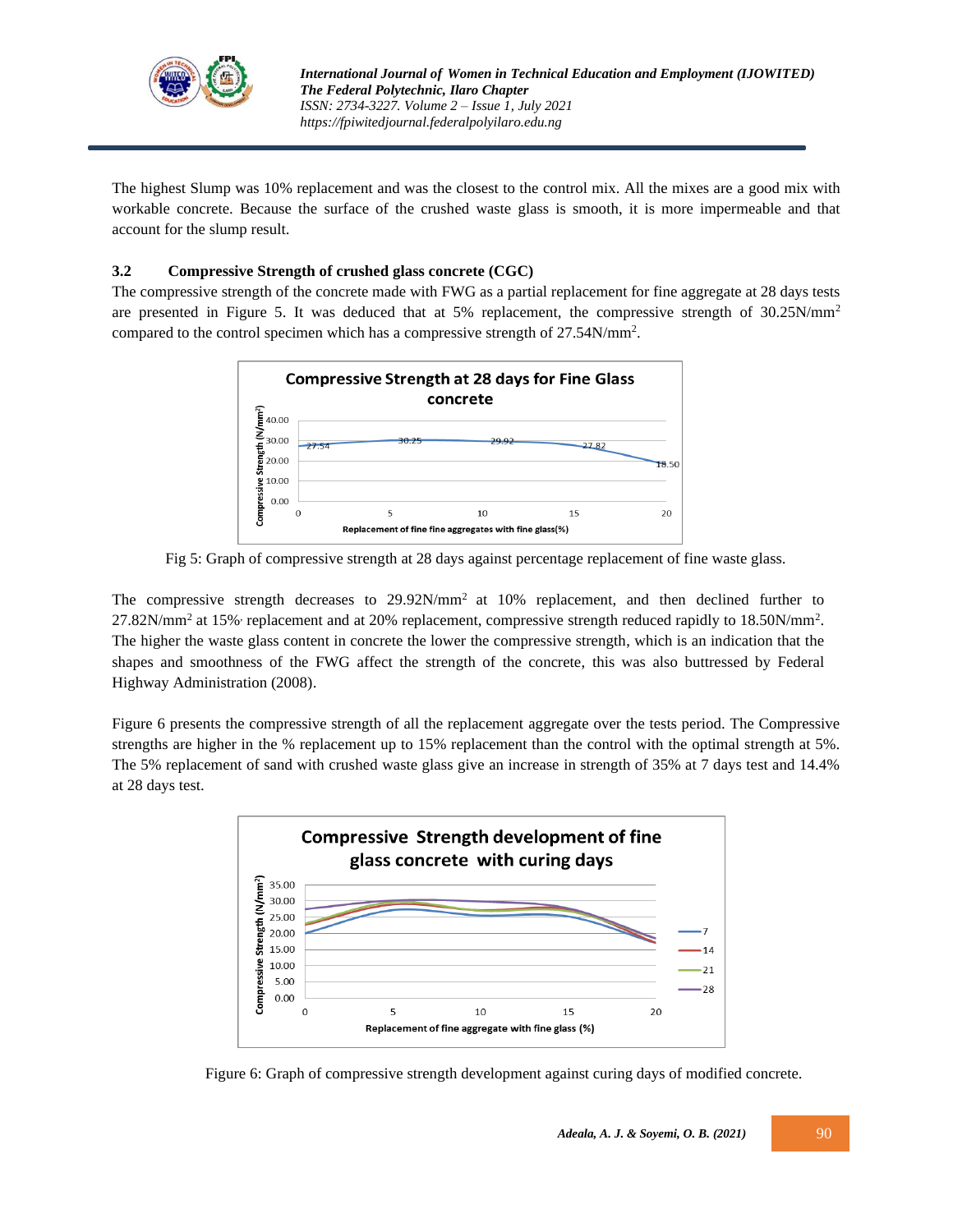

The 20% replacement of sand with crushed waste glass produced the lowest strength compared to the control specimen. The strength at 7 days was at 15% and gets higher at 28 days with a 35.7% reduction. The volume of the replacement is the cause of this drop in strength.

The results were further analysed using the best fit line for the % replacement with the 28 days compressive strength as depicted in Figure 7. Using Microsoft Excel, it gives a linear line with the equation:

 $y = -0.4102x + 30.908$ 



where y is the compressive strength and x is the percentage replacement.

Figure 7: Compressive strength of waste glass concrete and percentage replacement of FWG in concrete.

There is a fair relationship between compressive strength and percentage replacement of waste glass in concrete with

$$
R^2=0.4567
$$

From the above analysis, for instance, to determine the quantity of crushed waste glass in concrete that will produce compressive strength of 25N/mm<sup>2</sup> .

$$
25 = -0.4102x + 30.908
$$

$$
x = 14.4\%
$$

It means 14.4% of FWG will be required to produce compressive strength of  $25N/mm^2$ .

#### **3.3 Water Absorption**

It was observed that 15% FWG concrete has the highest water absorption rate of 3% and 5% FWG has the lowest water absorption rate of 0.66%. It was shown that an increase in broken waste glass led to an increase in the water absorption of concrete.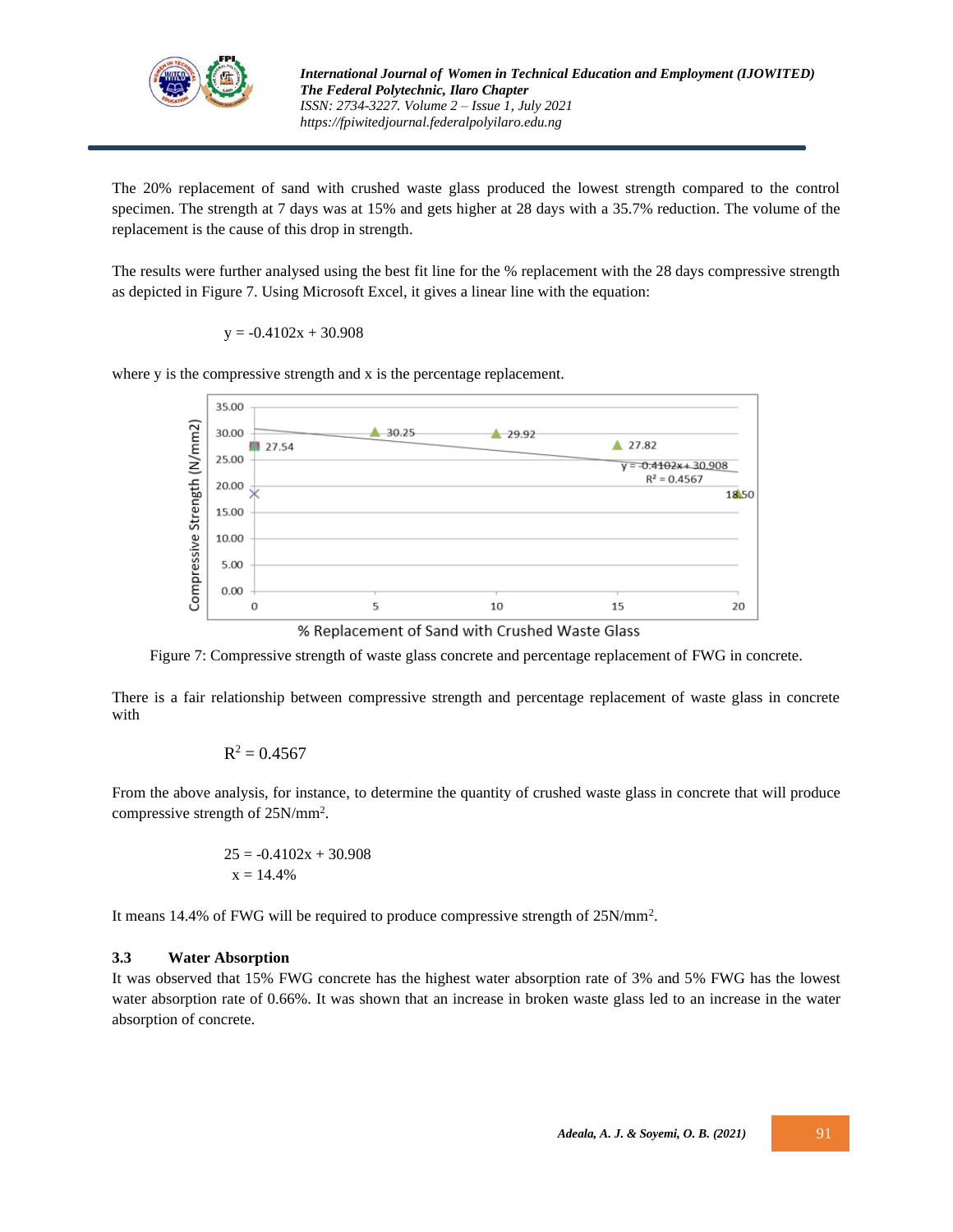

*International Journal of Women in Technical Education and Employment (IJOWITED) The Federal Polytechnic, Ilaro Chapter ISSN: 2734-3227. Volume 2 – Issue 1, July 2021 https://fpiwitedjournal.federalpolyilaro.edu.ng*

|            | Table 2: Water Absorption |        |               |  |  |  |
|------------|---------------------------|--------|---------------|--|--|--|
|            | Weight (g)                |        |               |  |  |  |
| %          | <b>Before</b>             | After  | Water<br>$\%$ |  |  |  |
| Replacemen | Curing                    | Curing | Absorption    |  |  |  |
|            |                           |        |               |  |  |  |
| 5          | 8027                      | 8080   | 0.66          |  |  |  |
| 10         | 8080                      | 8186   | 1.31          |  |  |  |
| 15         | 7993                      | 8240   | 3.00          |  |  |  |
| 20         | 5403                      | 8140   |               |  |  |  |

## **4. Conclusions**

The research investigated the effect of crushed waste glass on fresh and hardened concrete. The effects of broken waste glass on workability, water absorption and compressive strength of the concrete were investigated.

From the results and analysis of this research, it can be concluded that the incorporation of broken waste glass affects the workability of fresh concrete, that is, an increase in FWG content in the concrete matrix led to a decrease in workability. Reduction in the compressive strength of concrete was observed at higher broken waste glass content. Concrete containing 5%, 10% and 15% FWG at 28 days compressive strength can be used to produce normal weight concrete. Concrete containing 10% broken waste glass has the lowest water absorption rate.

The regression curvey =  $-0.4102x + 30.908x$  and R<sup>2</sup> = 0.4567, can be used as a first-hand approximation to establish the trend of compressive strength at varying percentage.

## **5. Acknowledgements**

We appreciate the efforts of Mr Adeyinka A.O, Senior Technician in charge of concrete laboratory and Ibrahim Salako 2016/2017 set of Civil Engineering, the Federal Polytechnic Ilaro Ogun State, Nigeria for data collection.

## **References**

- Adaway, M. and Wang, Y. (2015). "Recycled glass as a partial replacement for fine aggregate in structural concrete – Effects on Compressive Strength". *Electronic Journal of Structural Engineering, 14(1),116-* 122.
- Bassey, I. U., Brooks, A. A., Asikong, B. E., & Andy, I. E. (2015). Environmental and public health aspects of solid waste management at the Lemna Dumpsite in Calabar, Cross River State, Nigeria. *International Journal of Tropical Disease & Health, Chicago, 10(3), 1-13.*
- Batayneh, M., Marie, I., & Asi, I. (2007). Use of selected waste materials in concrete mixes. *Waste Management, 27(12), 1870-1876.*
- BS 12. (2000). Specification for Portland cement. London: British Standards Institution.
- BS 813-2. (1995). Determination of water absorption of concrete. London: British Standards Institution
- BS 1377-2. (1990). Sieve analysis of dry sample. London: British Standards Institution.
- BS 1881-102. (1983). Methods of determination of Slump. London: British Standards Institution.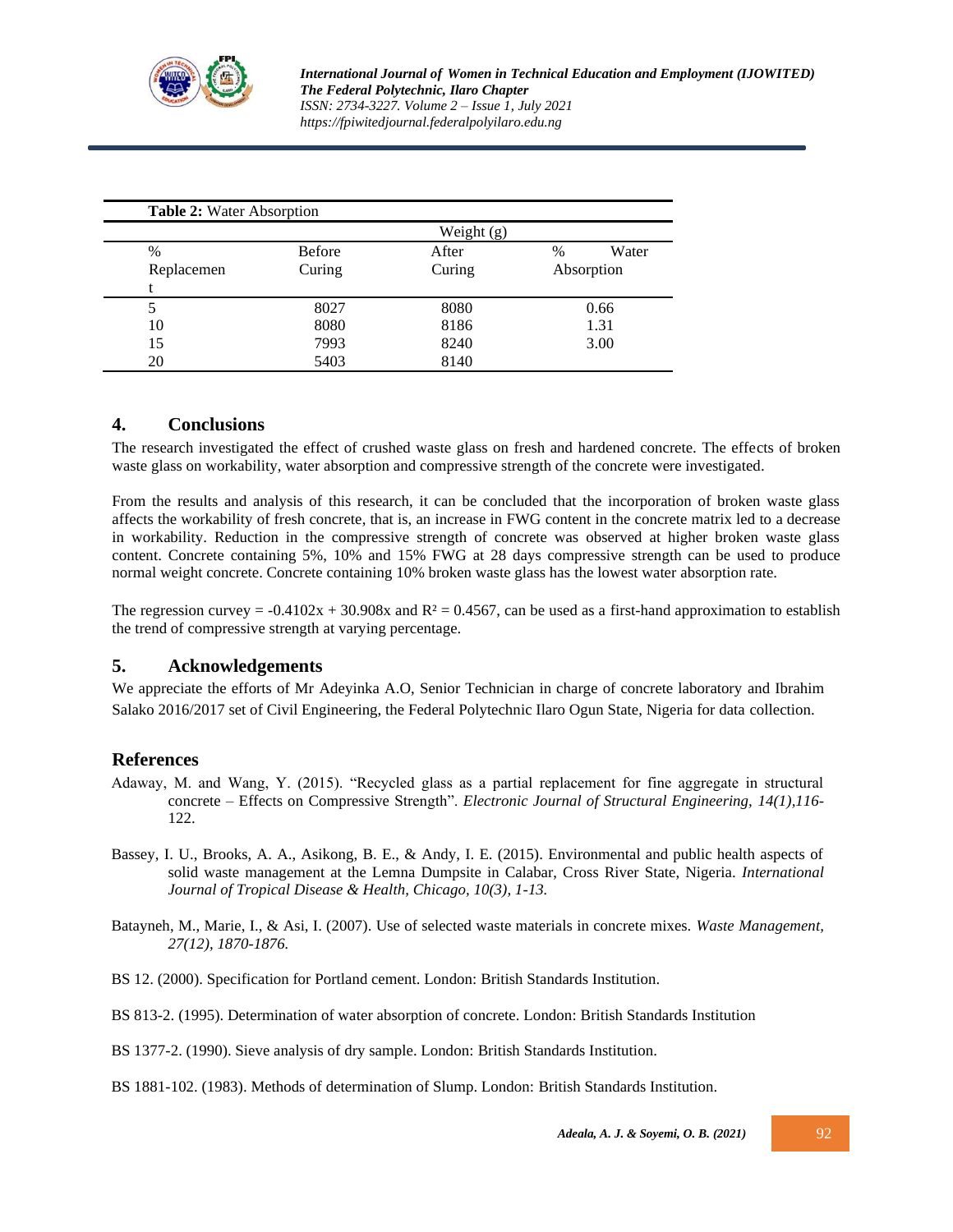

- BS 1881- 116. (1983). Method for Determination of Compressive Strength of Concrete. London: British Standards Institute.
- BS 3148. (1980). The requirement of water for concrete mixing. London: British standard Institute.
- Carneiro, A. P., Cassa, J. C., de Brum, I. A., Vieira, A. M., Costa, A. D. B., Sampaio, T. S., & Alberte, E. P. V. (2000). Construction waste characterisation for production of recycled aggregate—Salvador/Brazil. In *Waste Management Series, Elsevier,* 1, 825-835*.*
- Chung, S. Y., Abd Elrahman, M., Sikora, P., Rucinska, T., Horszczaruk, E., & Stephan, D. (2017). Evaluation of the effects of crushed and expanded waste glass aggregates on the material properties of lightweight concrete using image-based approaches. *Materials,* 10(12), 1354.
- Drzymała, T., Zegardło, B., & Tofilo, P. (2020). Properties of Concrete Containing Recycled Glass Aggregates Produced of Exploded Lighting Materials. *Materials,* 13(1), 226*.*
- Elemile, O. O., Sridhar, M. K., & Oluwatuyi, O. E. (2019). Solid waste characterization and its recycling potential: Akure municipal dumpsite, Southwestern, Nigeria. *Journal of Material Cycles and Waste Management*, 21(3), 585-593.
- Federal Highway Administration (2008). User Guidelines for Byproduct and Secondary Use Materials in Pavement Construction; FHWA-RD-97-148; Federal Highway Administration: Washington, DC, USA.
- Gulghane, A. A., & Khandve, P. V. (2015). Management for construction materials and control of construction waste in construction industry: a review. *International Journal of Engineering Research and Applications,* 5(4), 59-64*.*
- Hogland, W., & Stenis, J. (2000). Assessment and system analysis of industrial waste management. *Waste Management,* 20(7), 537-543*.*
- Johnston, C. D. (1974). Waste glass as coarse aggregate for concrete. *Journal of Testing and Evaluation,* 2(5), 344-350.
- Lalitha, G., Sasidhar, D. C., & Ramachandrudu, D. C. (2017). A review paper on strength and durability studies on concrete fine aggregate replaced with recycled crushed glass. *International Journal of Civil Engineering and Technology,* 8(2), 199-202*.*
- Lau, H. H., Whyte, A., & Law, P. L. (2008). Composition and characteristics of construction waste generated by residential housing project.
- Lee, G., Ling, T. C., Wong, Y. L., & Poon, C. S. (2011). Effects of crushed glass cullet sizes, casting methods and pozzolanic materials on ASR of concrete blocks. *Construction and Building Materials,* 25(5), 2611- 2618.
- Ling, T. C., Poon, C. S., & Wong, H. W. (2013). Management and recycling of waste glass in concrete products: Current situations in Hong Kong. *Resources, Conservation and Recycling, 70, 25-31.*
- Lu, J. X., & Poon, C. S. (2019). Recycling of waste glass in construction materials. In New Trends in Eco-Efficient and Recycled Concrete (pp. 153-167). Woodhead Publishing.